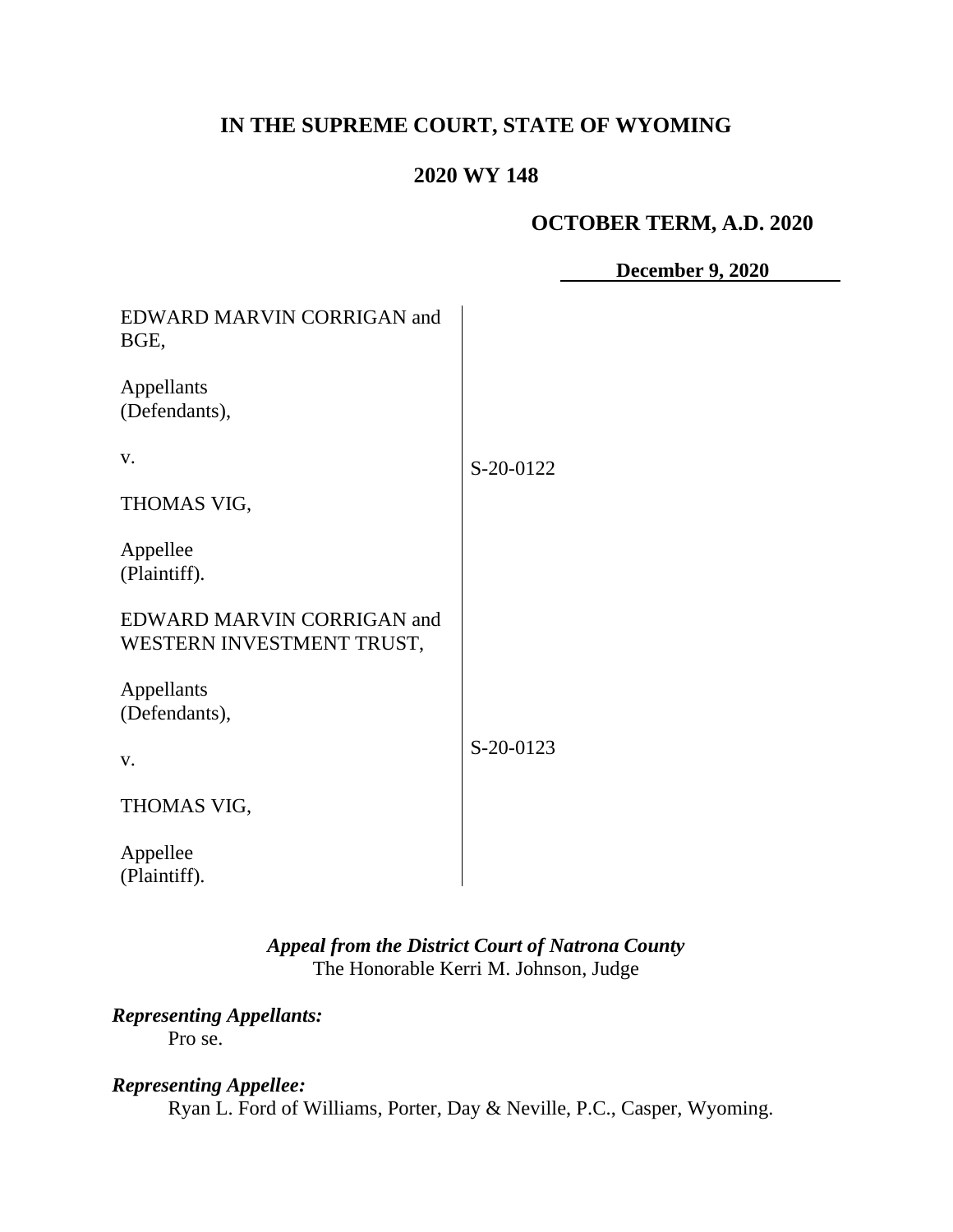*Before DAVIS, C.J., and FOX, KAUTZ, BOOMGAARDEN, and GRAY, JJ.*

**NOTICE: This opinion is subject to formal revision before publication in Pacific Reporter Third. Readers are requested to notify the Clerk of the Supreme Court, Supreme Court Building, Cheyenne, Wyoming 82002, of typographical or other formal errors so correction may be made before final publication in the permanent volume.**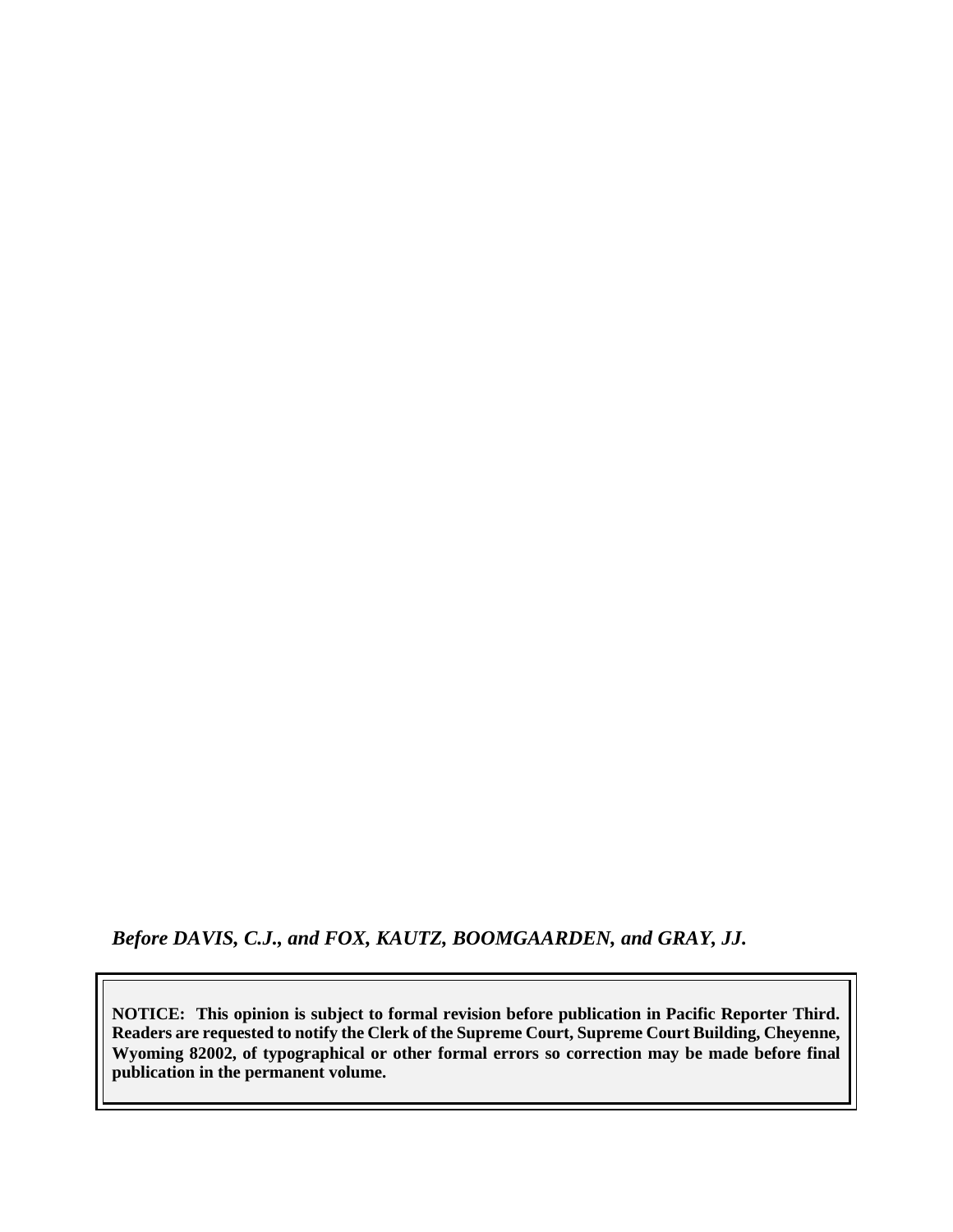### **KAUTZ, Justice.**

[¶1] Thomas Vig filed two separate complaints against Edward Marvin Corrigan seeking to be declared the sole owner of certain real properties located in Natrona County, Wyoming, and to invalidate certain documents in the properties' chains of title. The district court entered judgment in favor of Mr. Vig in each case. Mr. Corrigan appealed both judgments. We consolidated the appeals. Because Mr. Corrigan's pro se briefs fail to comply with the Wyoming Rules of Appellate Procedure (W.R.A.P.), we summarily affirm the district court's judgments. We grant Mr. Vig's request for an award of attorney fees and costs under W.R.A.P. 10.05.

### **FACTS**

[¶2] In 2010, Natrona County obtained a \$316,400 judgment against Mr. Corrigan in Docket No. CV-090590 due to his violations of various zoning regulations and Wyoming statutes. Mr. Corrigan may have attempted to appeal from that judgment. However, because his "Notice of Appeal Contempt of Constitutions" failed to invoke our jurisdiction and did not identify what district court order he challenged, we dismissed his attempted appeal. Thereafter, the County began executing on Mr. Corrigan's assets to collect its judgment. Those efforts included writs of execution against Mr. Corrigan's properties at 1019 North Durbin Street and 1102 North McKinley Street in Casper, Wyoming ("the properties"). The writs were served on Mr. Corrigan, and a "Notice of Execution Sale" was published in the local newspaper. Mr. Vig purchased the properties at a sheriff's sale. Mr. Corrigan did not exercise his right to redeem the properties, but instead created and recorded documents he titled "Affidavit of Demand" and "Declaration of Land Patent" in the County's land records. He attempted to sell the North McKinley property to Brandy Pickler and James T. Mobley via a "Contract for Deed."

[¶3] Mr. Vig filed two complaints against Mr. Corrigan in Docket Nos. CV-107501 and CV-107502 seeking, among other things, a judgment declaring (1) he is the sole owner of the properties; (2) Mr. Corrigan does not hold any right, title, or interest in the properties; and (3) the "Affidavits of Demand," "Declarations of Land Patent," and "Contract for Deed" are invalid and/or void.<sup>1</sup> Mr. Corrigan answered the complaints, arguing the land patents were superior to Mr. Vig's claims to the properties.

[¶4] Mr. Vig filed a motion for summary judgment in each case. Mr. Corrigan did not respond to the motions. The district court granted Mr. Vig's motions and entered

<sup>&</sup>lt;sup>1</sup> In Docket No. CV-107501, Mr. Vig also named BGE as a defendant; in Docket No. CV-107502, he included Galen Corrigan, Western Investment Trust, Ms. Pickler and Mr. Mobley as defendants. Mr. Vig moved for and obtained an order of default against Galen Corrigan, Ms. Pickler, and Mr. Mobley. BGE and Western Investment Trust answered the complaints in the district court but did not respond to Mr. Vig's motions for summary judgment or appeal the district court's judgments. Mr. Corrigan is the only appellant in these appeals.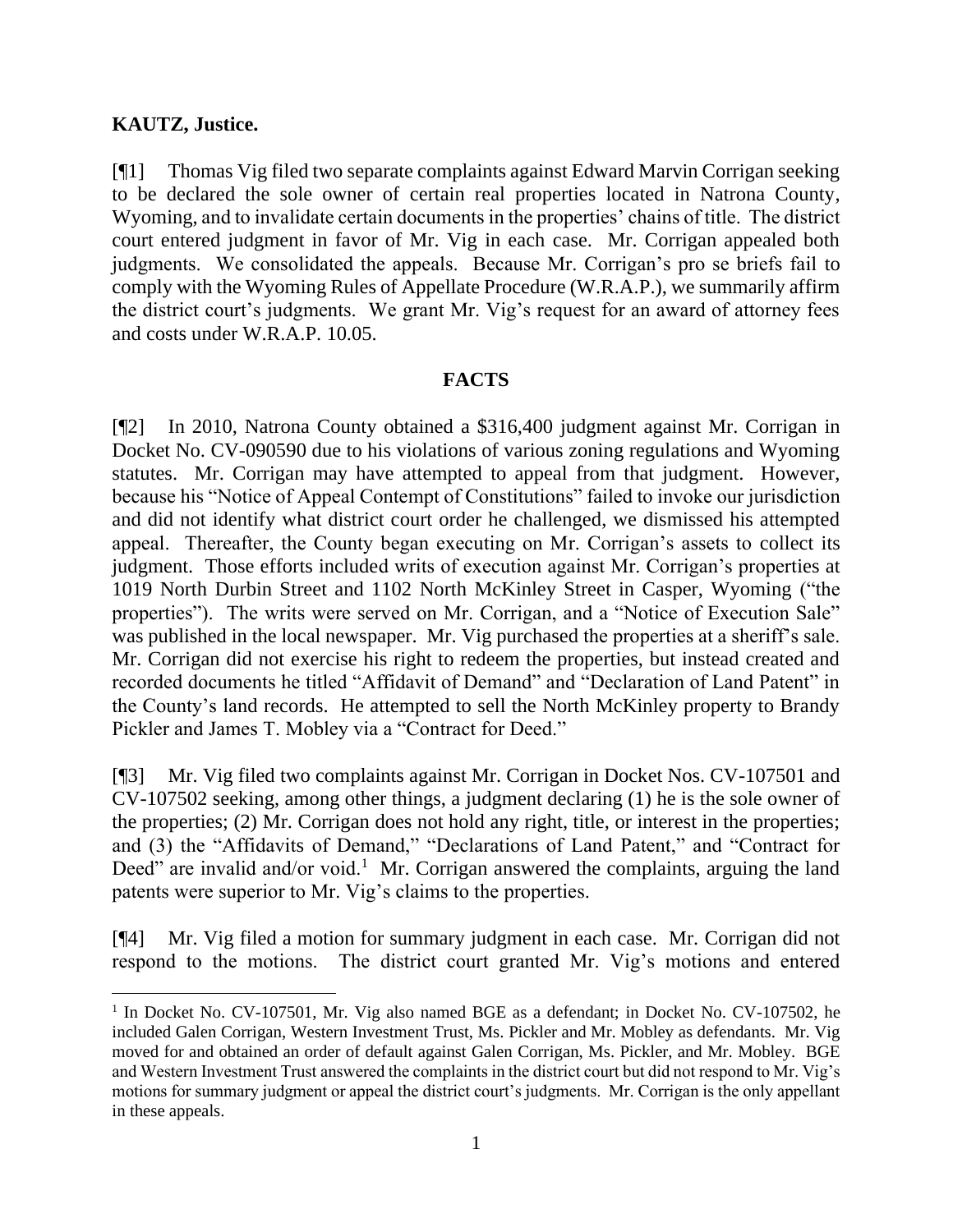judgments declaring him to be the sole owner of the properties and invalidating the "Affidavits of Demand," "Declarations of Land Patent," and "Contract for Deed." Mr. Corrigan appealed.

### **DISCUSSION**

[¶5] Mr. Corrigan raises seven issues in his pro se briefs, most of which appear to attack the district court's orders in Docket No. CV-090590. Mr. Corrigan is collaterally estopped from challenging these orders because they became final when he failed to perfect an appeal from those orders. *See Phillips v. Toner*, 2006 WY 59, ¶ 19, 133 P.3d 987, 995 (Wyo. 2006) (district court's previous decision that plaintiff's services were performed pursuant to a November 4, 2002 letter agreement and he had been paid in full for those services "became final and conclusive when [plaintiff] failed to appeal" from that decision). *See also, Eklund v. PRI Envtl., Inc.*, 2001 WY 55, ¶ 15, 25 P.3d 511, 517 (Wyo. 2001) ("Collateral estoppel bars relitigation of previously litigated issues and involves an analysis of four . . . factors: (1) whether the issue decided in the prior adjudication was identical with the issue presented in the present action; (2) whether the prior adjudication resulted in a judgment on the merits; (3) whether the party against whom collateral estoppel is asserted was a party or in privity with a party to the prior adjudication; and (4) whether the party against whom collateral estoppel is asserted had a full and fair opportunity to litigate the issue in the prior proceeding.") (emphasis and citation omitted).

[¶6] Moreover, Mr. Corrigan's pro se briefs fail to comply with our rules of appellate procedure. They do not contain a statement of the facts with citations to the record, the applicable standard of review, or cogent argument supported by pertinent case law as required by W.R.A.P. 7.01(f) and (g). While Mr. Corrigan attached numerous exhibits to his briefs, he failed to attach the orders and judgments from which he is appealing as required by W.R.A.P.  $7.01(k)(1)$ . He also did not designate any portion of the record for transmission to this Court, *see* W.R.A.P. 3.05(b); Mr. Vig ensured a record was submitted by filing an appropriate designation of the record on appeal.

[¶7] W.R.A.P. 1.03(a) states: "The failure to comply with any . . . rule of appellate procedure [other than the failure to timely file a notice of appeal] . . . does not affect the validity of the appeal, but is ground only for such action as the appellate court deems appropriate, including but not limited to: refusal to consider the offending party's contentions; assessment of costs; monetary sanctions; award of attorney fees; dismissal; and affirmance." Mr. Corrigan's failure to comply with our appellate rules and to provide cogent argument renders summary affirmance appropriate. *See Harrison v. State*, 2020 WY 43, ¶¶ 2-3, 460 P.3d 260, 261 (Wyo. 2020) (summarily affirming district court's order denying Mr. Harrison's motion to enforce his claimed plea agreement because his pro se brief failed to comply with our appellate rules and contained no cogent argument or citation to pertinent authority); *Hodson v. Sturgeon*, 2017 WY 150, ¶¶ 5-7, 406 P.3d 1264, 1265 (Wyo. 2017) (summary affirmance appropriate due to Mr. Hodson's failure to designate a